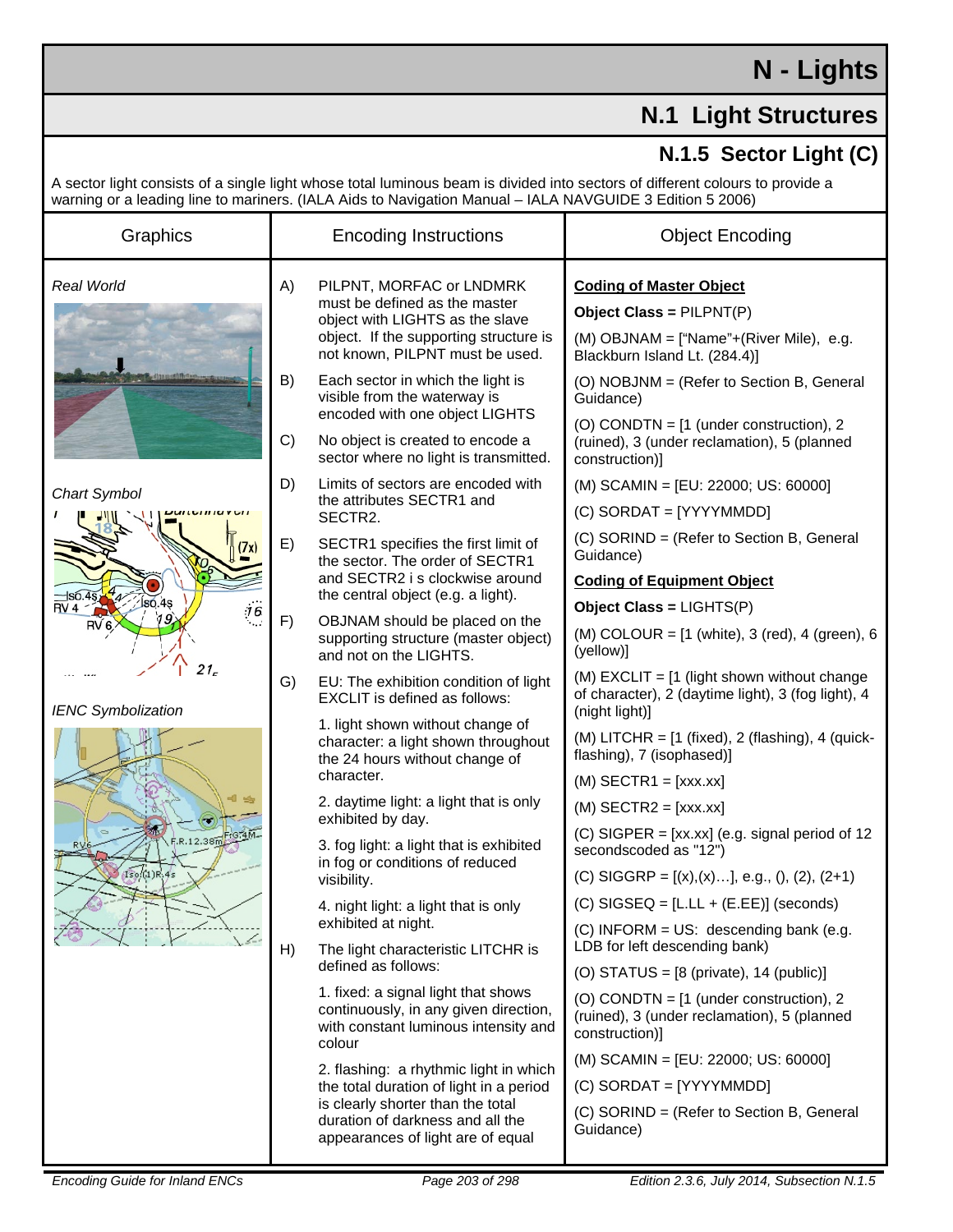| duration<br>3. long-flashing: a flashing light in<br>which a single flash of not less than<br>two seconds duration is regularly<br>repeated                                                  |  |
|----------------------------------------------------------------------------------------------------------------------------------------------------------------------------------------------|--|
| 4. quick-flashing: a light exhibiting<br>without interruption very rapid<br>regular alternations of light and<br>darkness                                                                    |  |
| 5. very quick flashing: a flashing<br>light in which flashes are repeated<br>at a rate of not less than 80 flashes<br>per minute but less than 160 flashes<br>per minute                     |  |
| 6. ultra quick flashing: a flashing<br>light in which flashes are repeated<br>at a rate of not less than 160<br>flashes per minute                                                           |  |
| 7. isophased: a light with all<br>durations of light and darkness<br>equal                                                                                                                   |  |
| 8. occulting: a rhythmic light in<br>which the total duration of light in a<br>period is clearly longer than the total<br>duration of darkness and all the<br>eclipses are of equal duration |  |
| 9. interrupted quick flashing: a quick<br>light in which the sequence of<br>flashes is interrupted by regularly<br>repeated eclipses of constant and<br>long duration                        |  |
| 10. interrupted very quick flashing: a<br>light in which the very rapid<br>alterations of light and darkness are<br>interrupted at regular intervals by<br>eclipses of long duration         |  |
| 11. interrupted ultra quick flashing:<br>a light in which the ultra quick<br>flashes (160 or more per minute)<br>are interrupted at regular intervals<br>by eclipses of long duration        |  |
| 12. morse: a rhythmic light in which<br>appearances of light of two clearly<br>different durations are grouped to<br>represent a character or characters<br>in the Morse code                |  |
| 28. alternating: a signal light that<br>shows, in any given direction, two or<br>more colours in a regularly repeated<br>sequence with a regular periodicity                                 |  |
| $\vert$<br>The signal period SIGPER is the<br>time occupied by an entire cycle of<br>intervals of light and eclipse.                                                                         |  |
| J)<br>The signal group SIGGRP is the<br>number of signals, the combination<br>of signals or the morse character(s)                                                                           |  |